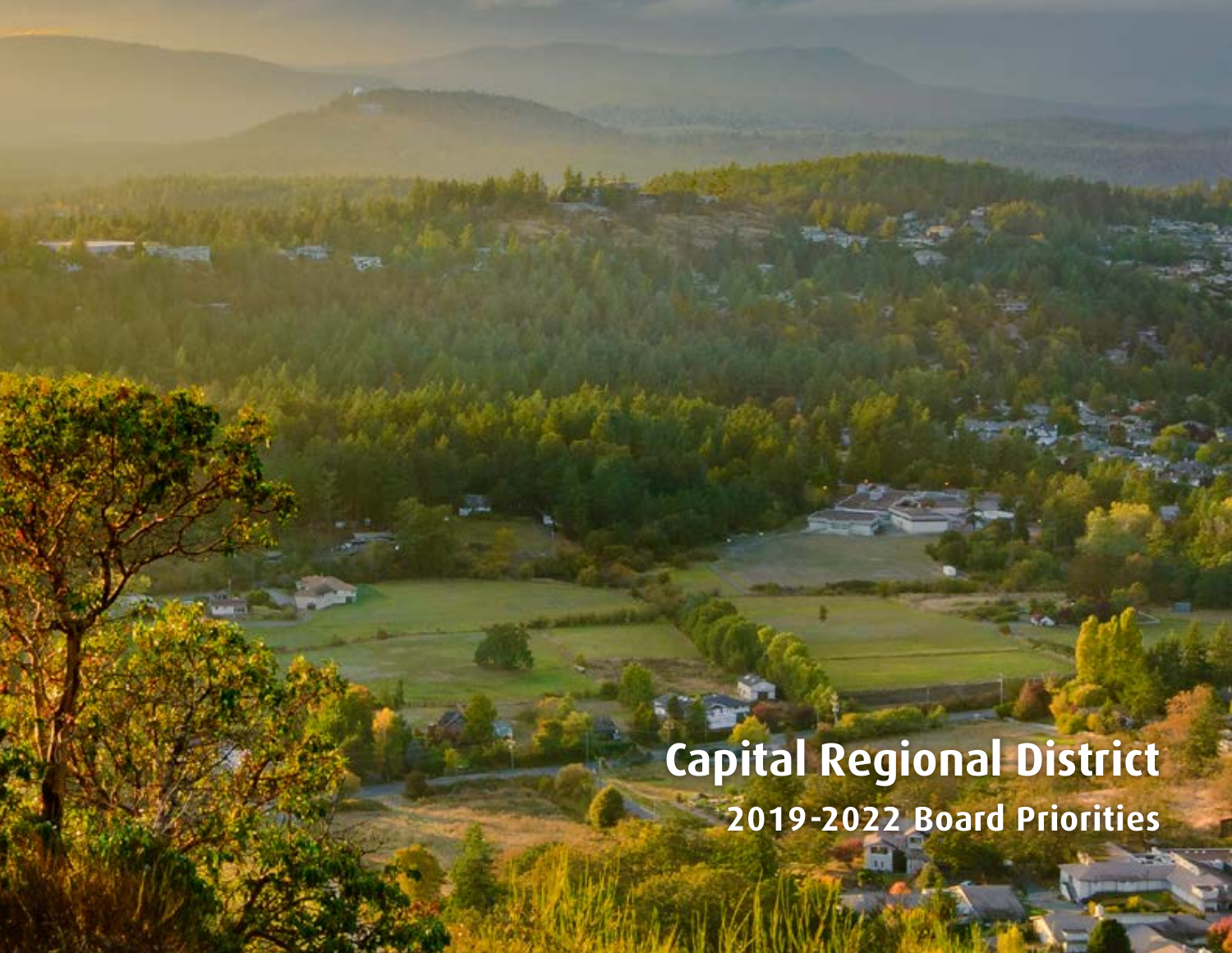## Table of Contents

#### 2019 - 2022 Board Priorities

| Message from the Board           |  |
|----------------------------------|--|
| Board of Directors (2019 - 2022) |  |
| About the CRD                    |  |
| <b>Corporate Statements</b>      |  |

## Priority Setting

| <b>Priority Setting</b>                      |  |
|----------------------------------------------|--|
| <b>Connecting Board Priorities to Action</b> |  |

#### Board Priorities

| 2019 - 2022 Board Priorities                                                                                                                                                   |                      |
|--------------------------------------------------------------------------------------------------------------------------------------------------------------------------------|----------------------|
| <b>Desired Outcomes</b>                                                                                                                                                        |                      |
| • Community Wellbeing - Transportation & Housing<br>· Climate Actions & Environmental Stewardship<br>• First Nations Reconciliation<br>• Advocacy, Governance & Accountability | 11<br>12<br>13<br>14 |
| <b>Next Steps</b>                                                                                                                                                              |                      |
| <b>Key Documents</b>                                                                                                                                                           |                      |



Т.,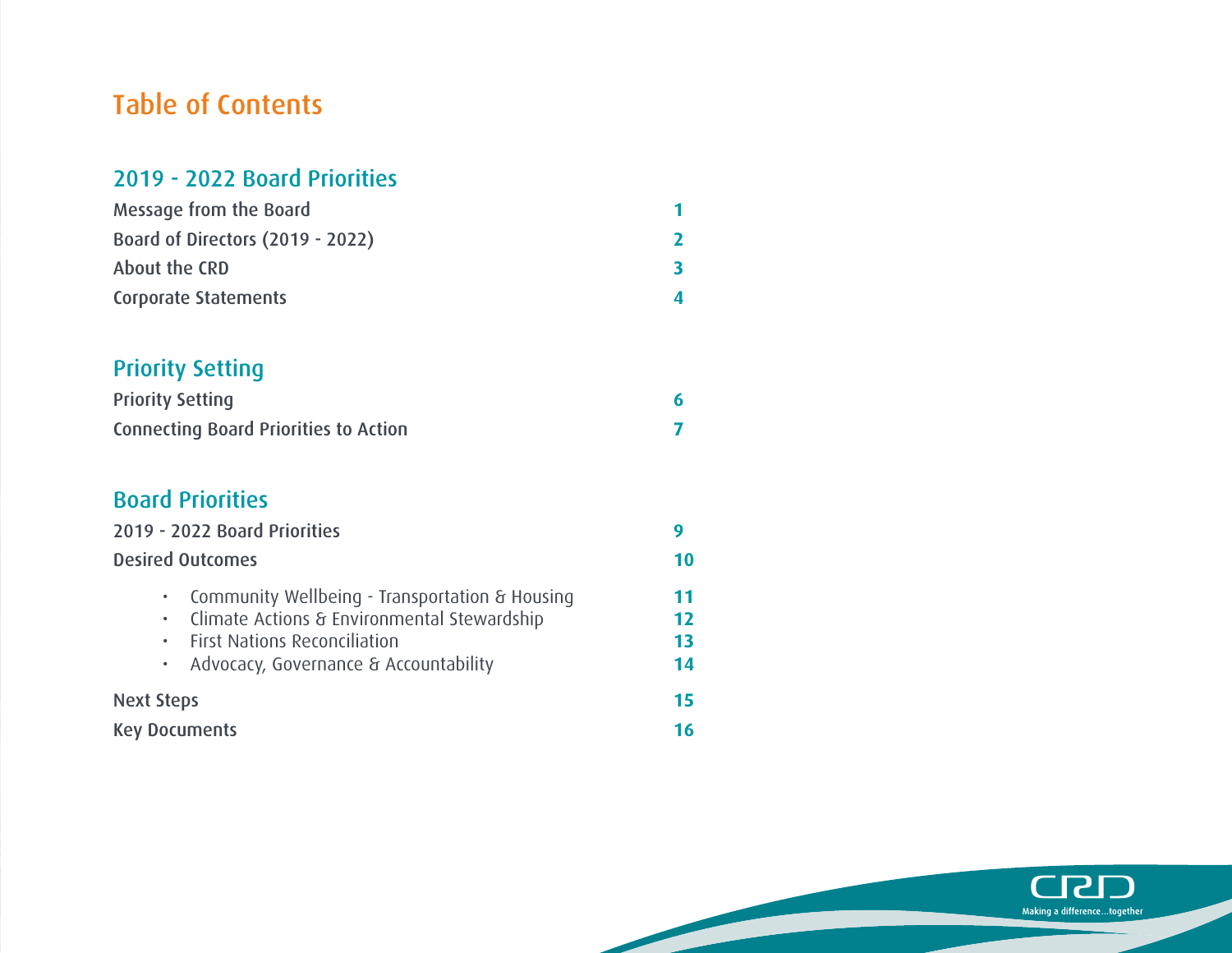## <span id="page-2-0"></span>Message from the Board

As the 2019 – 2022 Capital Regional District (CRD) Board of Directors, we are the mayors and councillors in each municipality and representatives of the electoral areas. In our roles, we hear the concerns of our constituents, we identify risks and opportunities, and we work together as the CRD Board for the benefit of the region as a whole.

The continued growth of the region brings new opportunities and deepens existing issues for our communities, requiring decisive and collaborative action to set the strategic course for the CRD over the next four years.

We invite you to read this plan to see how we will work together to build a vibrant, livable and sustainable region.

#### Responding to Community Issues

As the CRD Board of Directors, we voice the needs of our constituents and direct the CRD's actions to respond.

In our Board planning sessions, we discussed a range of community issues, including but not limited to:

- Arts
- Climate Change
- Budgeting
- Environmental Protection
- **Emergency Services**
- Electoral Areas
- Farmland
- First Nations Reconciliation
- Governance & Service Delivery
- Health
- Housing
- Regional Parks
- **Transportation**
- Waste Management

#### Board Priorities & Initiatives

While all issues are important, limited resources require the Board to make strategic decisions. The Board carefully selected strategic priorities and associated initiatives that can be addressed within the CRD's legislative mandate, that are new, or that require more intense or urgent effort than has previously been applied.

We acknowledge the extensive work the CRD is already doing for the region and will continue to do. Accordingly, this document focuses on initiatives that we would like the CRD to address in addition to ongoing initiatives. Through the CRD's established service planning and budget processes, we will determine how best to fund our priorities/initiatives, with a focus on delivering value to taxpayers.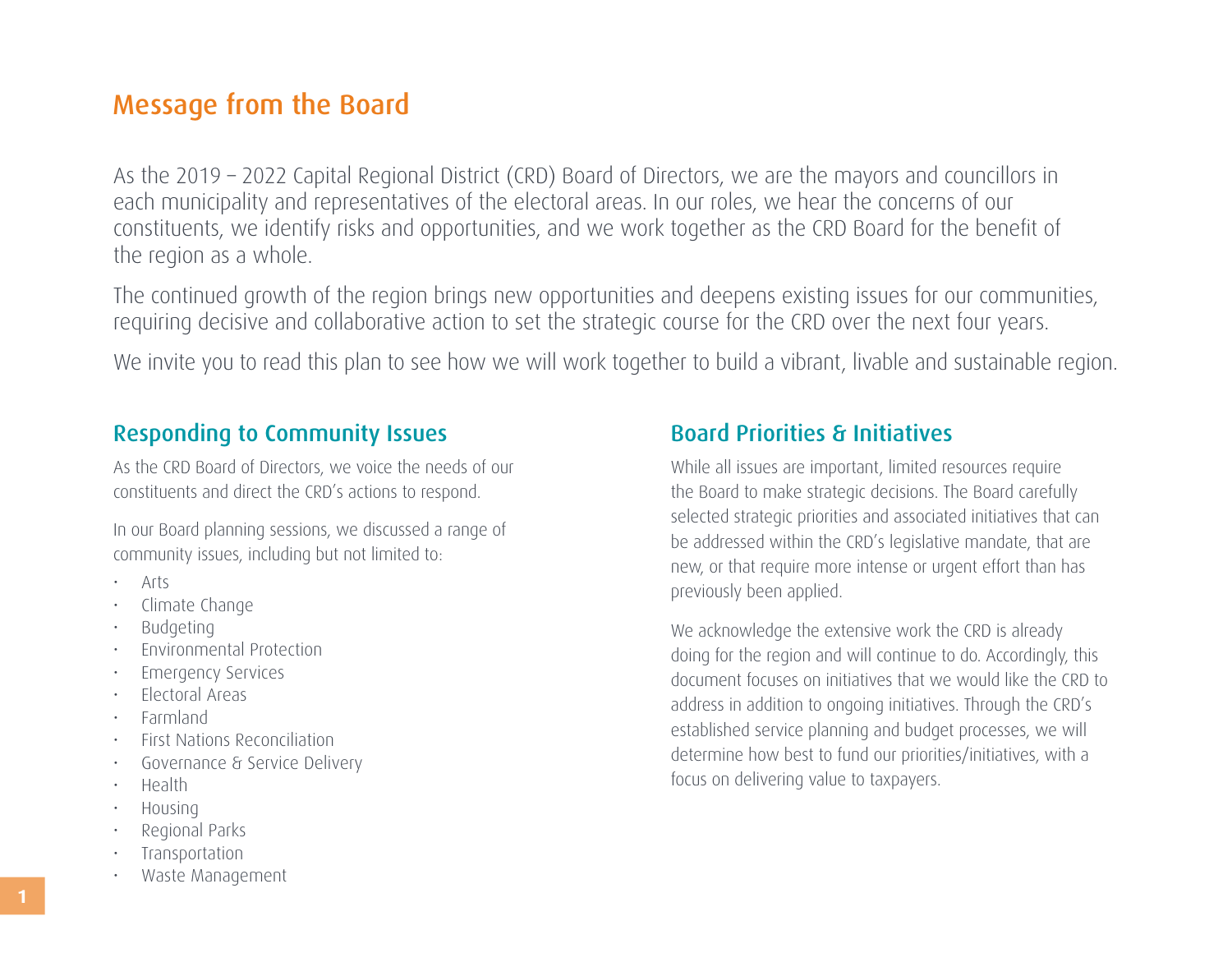## <span id="page-3-0"></span>Board of Directors (2019–2022)

Our 24-member Board is composed of one or more elected officials from each of the local governments within the CRD boundaries. Each local government holds one director position on the Board for every 25,000 people (or portion thereof).

- Denise **BLACKWELL**, Langford (*2018 Vice-Chair*)
- Susan **BRICE**, Saanich
- Barbara **DESJARDINS**, Esquimalt
- Fred **HAYNES**, Saanich
- Lisa **HELPS**, Victoria
- Mike **HICKS**, Juan de Fuca Electoral Area
- Gary **HOLMAN**, Salt Spring Island Electoral Area
- ▶ Dave HOWE, Southern Gulf Islands Electoral Area
- Ben **ISITT**, Victoria
- **Figure 1 Ave DAY, Victoria**
- Rob **MARTIN**, Colwood
- **F** Cliff **MCNEIL-SMITH**, Sidney
- Rebecca **MERSEREAU**, Saanich
- **Kevin MURDOCH**, Oak Bay
- Geoff **ORR**, North Saanich
- Colin **PLANT**, Saanich (*2018 Chair*)
- $\rightarrow$  John **RANNS**, Metchosin
- ▶ David **SCREECH**, View Royal
- Lanny **SEATON**, Langford
- Maja **TAIT**, Sooke
- Ned **TAYLOR**, Saanich
- **Ken WILLIAMS**, Highlands
- Ryan **WINDSOR**, Central Saanich
- Geoff **YOUNG**, Victoria

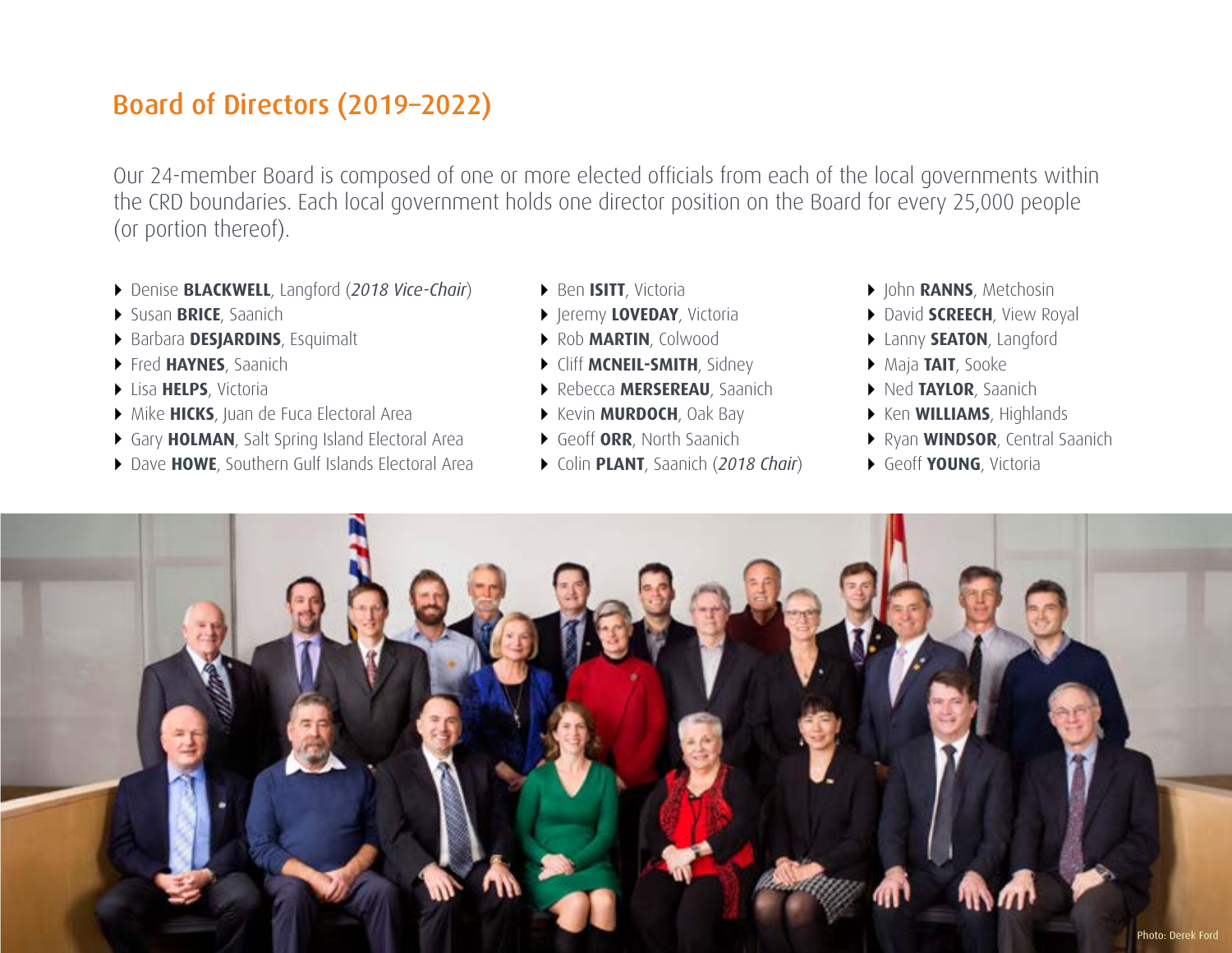## <span id="page-4-0"></span>About the CRD

The Capital Regional District (CRD) is the regional government for 13 municipalities and three electoral areas (EA) on southern Vancouver Island and the Gulf Islands, serving more than 393,000 residents. The traditional territories of over 20 First Nations span portions of the region and 11 of those hold reserve lands throughout the capital region.

The Capital Regional District (CRD) was incorporated in 1966 to provide regional decision-making on issues that transcend municipal boundaries and to enable more effective service delivery to residents regionally, sub-regionally and locally.

As a local government, the CRD develops partnerships to facilitate and deliver projects and services to ensure a sustainable, livable and vibrant capital region.

The CRD plays a key role in providing services that can be delivered efficiently and effectively through region-wide or shared service delivery models.

The CRD has more than 200 services, infrastructure and financing agreements with municipalities and electoral areas. CRD services are organized into the following categories:

- ▶ Regional, where all municipalities and electoral areas are served;
- Sub-regional, where two or more jurisdictions are served;
- ▶ Local, in the electoral areas where the CRD is the local government.

The CRD works collaboratively with First Nations and other levels of governments and has direct relationships with individuals, businesses, organizations, institutions and communities that access regional utilities and services.

The CRD owns and operates the Capital Region Housing Corporation (CRHC), a non-profit provider of 1,418 affordable rental units throughout the region, and administers the Capital Regional Hospital District (CRHD). The CRHD invests in traditional health care services and provides capital funding for health care infrastructure, such as health facilities and hospital equipment.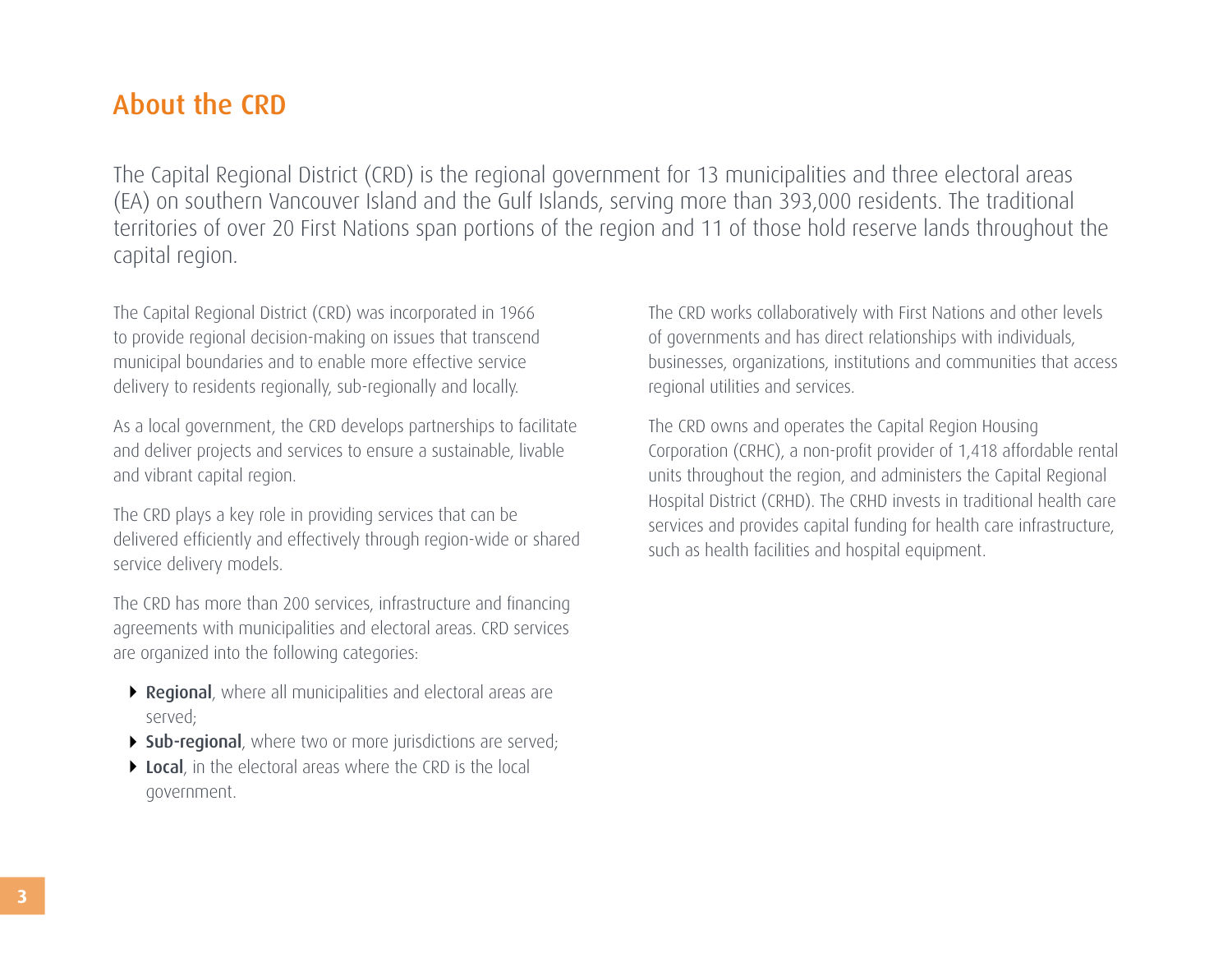## <span id="page-5-0"></span>Corporate Statements

#### Mission

We are diverse communities working together to serve the public good and build a vibrant, livable and sustainable region, through an effective, efficient and open organization.

#### Vision

Our communities strive to achieve exemplary environmental stewardship, a dynamic vibrant economy and an inclusive, caring society. Regional cooperation, mutually beneficial decision making and advancing shared interests shape the essence of the CRD.

#### Reconciliation

The CRD's boundaries span the Traditional Territories of over 20 First Nations, whose ancestors have been taking care of the land since time immemorial. The CRD believes that a positive working relationship with First Nations is good for the whole region. For the CRD to have a positive relationship with First Nations we need to acknowledge, respect and complement their Indigenous laws, customs and systems of governance.

The CRD is part of a national movement towards Reconciliation with Canada's Indigenous peoples, informed by:

- The Truth and Reconciliation Commission's Calls to Action
- The United Nations Declaration on the Rights of Indigenous Peoples
- Sec. 35 of the Canadian Charter of Rights and Freedoms
- The Douglas Treaties and the BC Modern Treaty process

For the full Statement of Reconciliation, please visit: **<www.crd.bc.ca/firstnations>.**

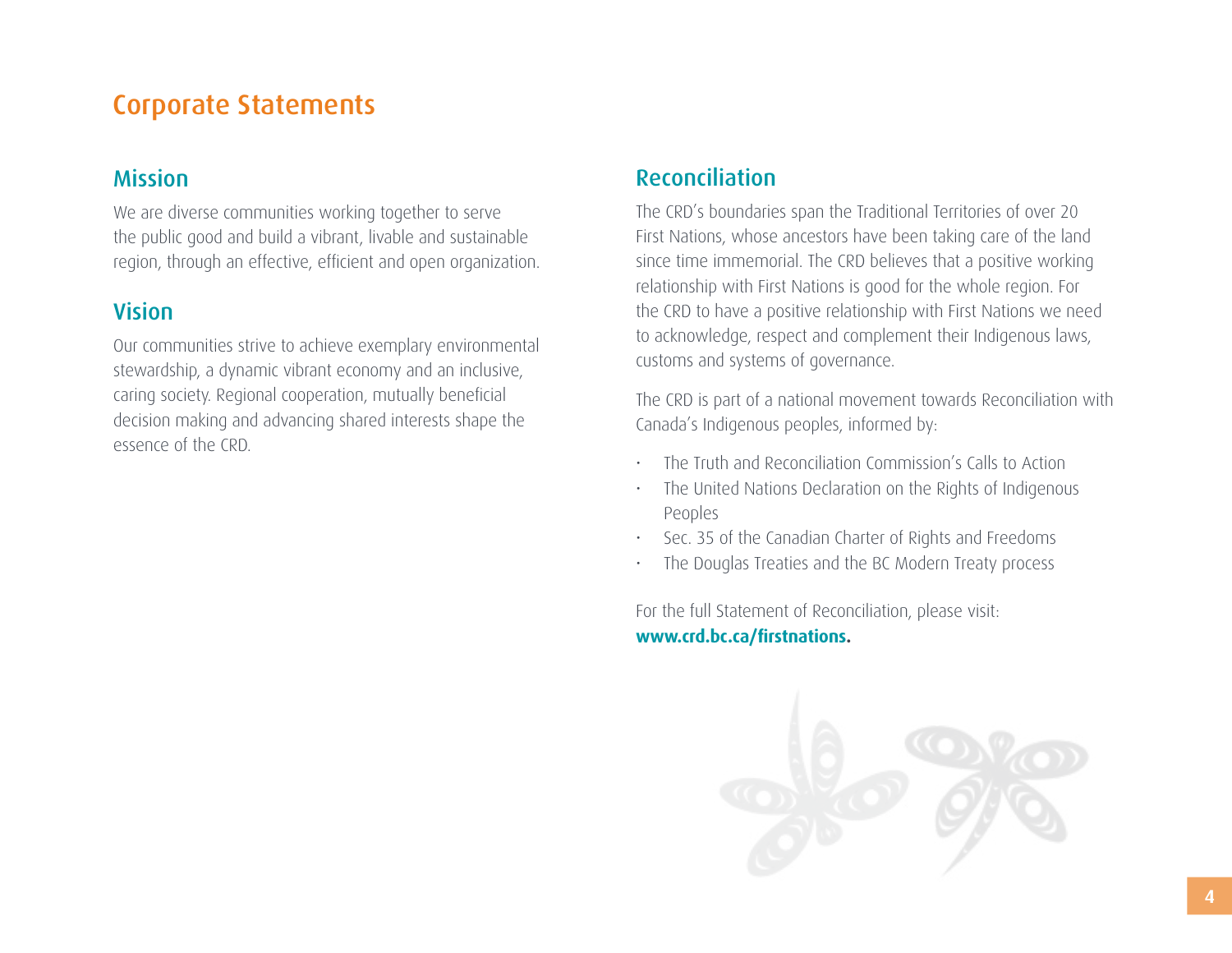# **Priority Setting**

**5**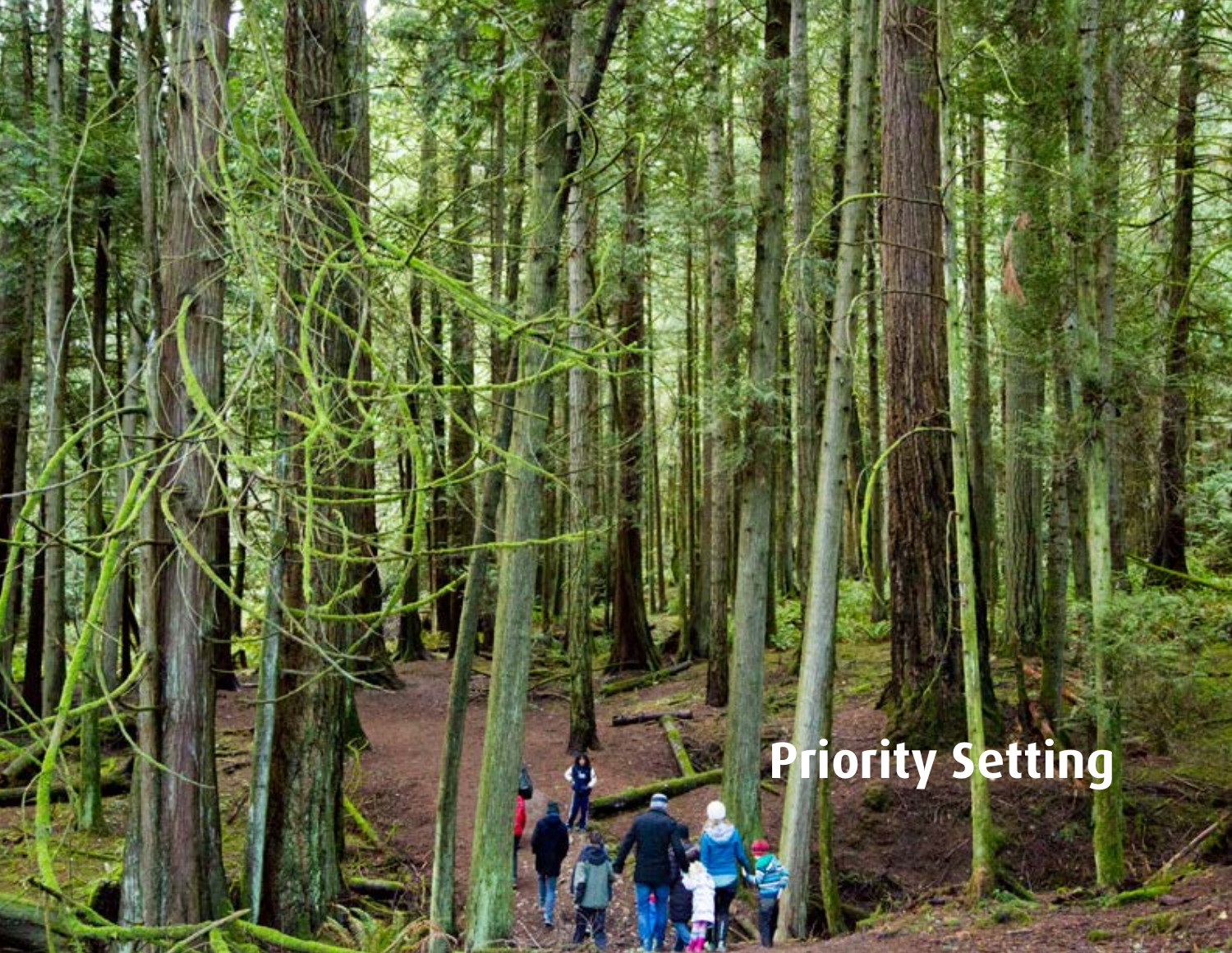## <span id="page-7-0"></span>Priority Setting

#### **Priorities**

For our 2019 - 2022 mandate, with an annual review, we agreed to focus on the following regional priorities:

- Community Wellbeing Transportation & Housing
- Climate Change Adaptation & Mitigation
- First Nations Reconciliation
- Advocacy, Governance & Accountability (including EA-specific initiatives)

As part of the above regional priorities, we identified two electoral area initiatives that apply where the CRD serves as the local government, specifically Juan de Fuca, Salt Spring Island and the Southern Gulf Islands. The two initiatives call for an advocacy strategy to ensure all occupied properties have high-speed internet access and a comprehensive strategy and operational review to reflect the unique governance needs of each electoral area.

## Strategic Planning Process

Through a series of facilitated Board meetings, beginning in November 2018 and ending in January 2019, we set the strategic priorities for our 2019 - 2022 mandate. Our priorities complement existing plans and budgets developed over many years.

The creation of this document involved consultation with Directors (surveys and discussions) and several Board planning sessions.

We, the Board, approved the 2019 - 2022 priorities on February 13, 2019.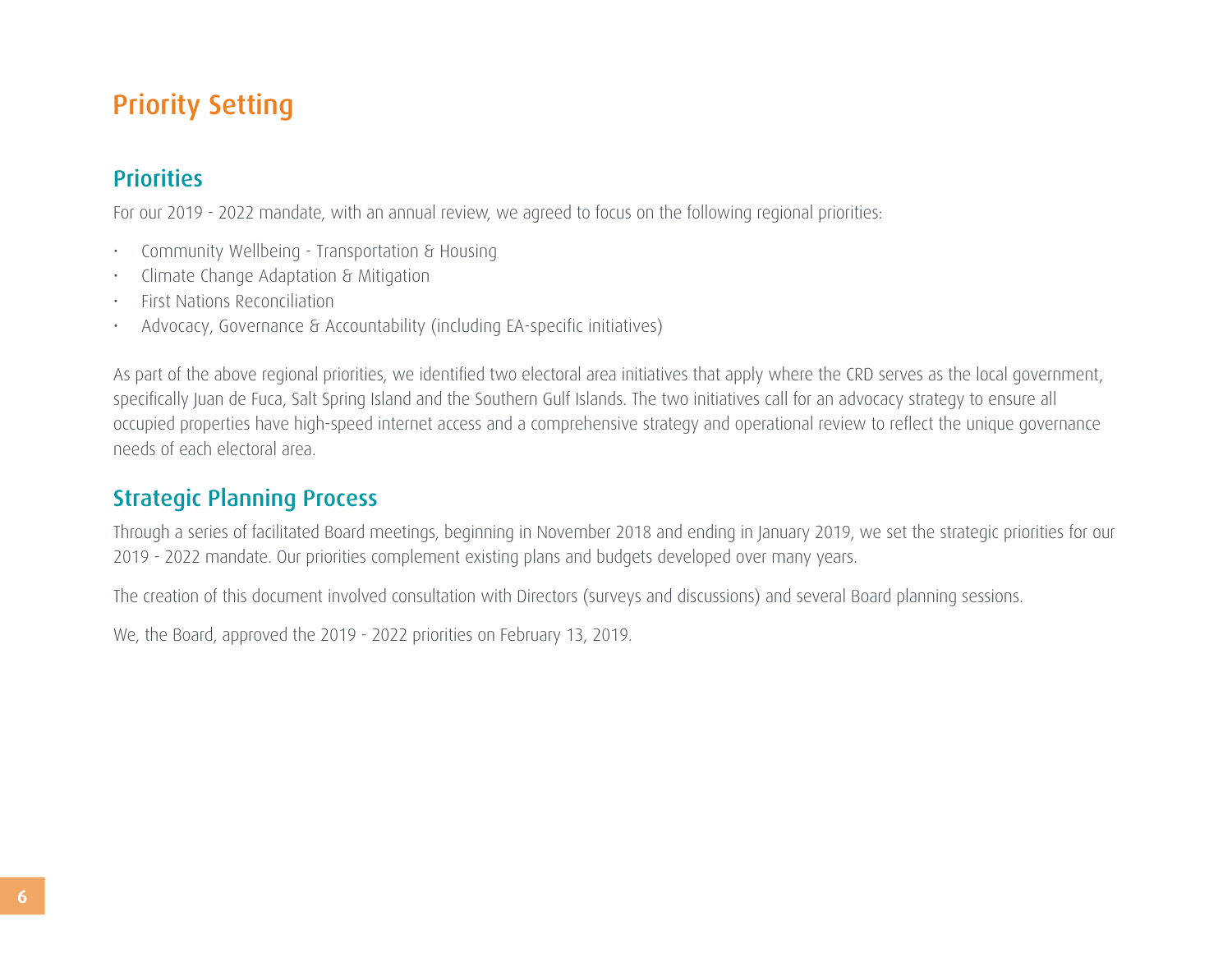## <span id="page-8-0"></span>Connecting Board Priorities to Action

Organizational efforts are aligned to ensure work is prioritized according to Board direction. Robust corporate planning processes consider existing CRD strategies, organizational mandates and resource availability to ensure the CRD delivers on Board expectations and administrative/operational obligations.

#### Internal Capacity

Board priorities cannot be fully implemented without sufficient internal capacity - be it systems (e.g. budgeting and information technology) or people (e.g. training, performance management, retention and recruitment). The CRD's Organizational Development Plan addresses organizational management.

#### Planning & Budgeting

Board priorities guide the strategic direction of the CRD. To deliver on Board priorities and corporate obligations, executive staff create a Corporate Plan that guides service delivery over the Board's four-year mandate. The Corporate Plan is implemented through annual Board approval of divisional service plans. Service plans detail service levels, actions, measurable targets and resources required to achieve Board and corporate priorities. Board approval of financial plans and budgets provides the resources for implementation.

#### Implementation

Once resourced, staff move to deliver on Board priorities and initiatives.

#### Accountability & Transparency

Staff report quarterly and annually on progress towards achieving Board priorities and on significant budget variances and emerging risks. Through the corporate planning process, key performance indicators will be developed to track progress.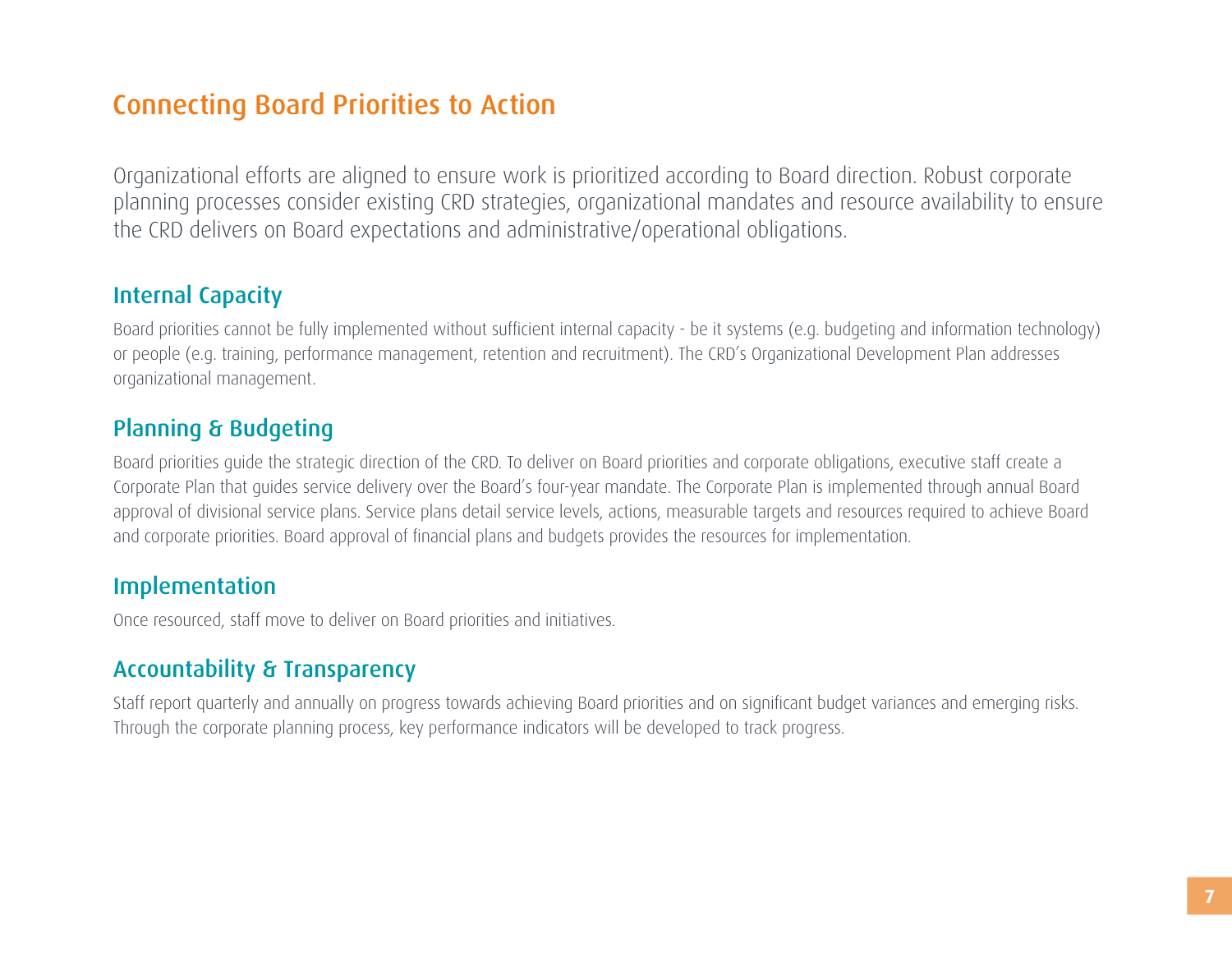## **Board Priorities**

шÞ

ile

**8**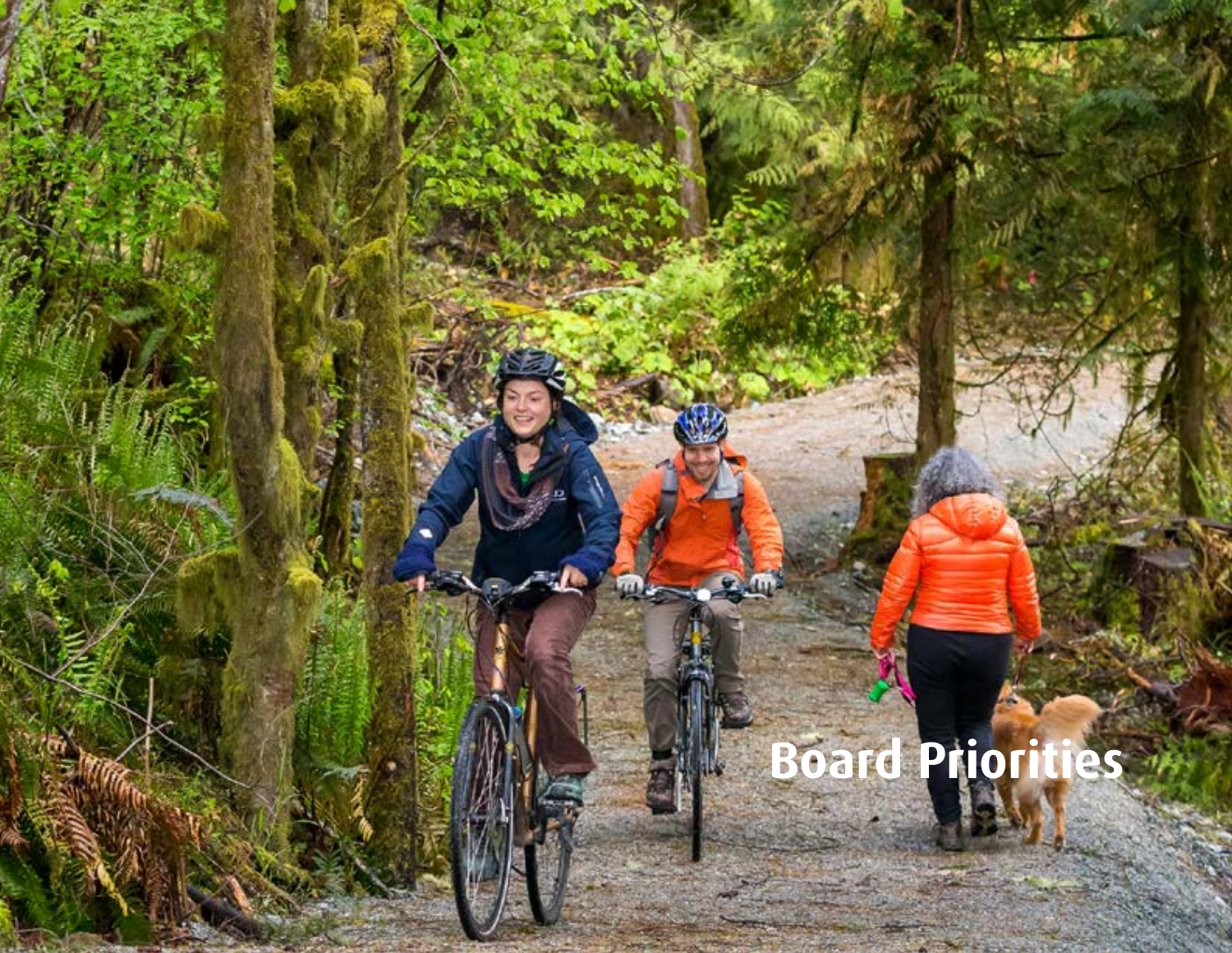## <span id="page-10-0"></span>2019 - 2022 Board Priorities



#### Community Wellbeing – Transportation & Housing

The CRD Board will advocate, collaborate and form partnerships to address the affordable housing and transportation needs of the region's diverse and growing population.



#### Climate Action & Environmental Stewardship

The CRD Board will encourage and implement bold action on climate change by enhancing its natural and built assets to achieve environmental resilience, food security and continued wellbeing of our current and future residents.



#### First Nations Reconciliation

The CRD Board will take measurable steps toward strengthening government-to-government relationships with First Nations to foster shared prosperity for all.



#### Advocacy, Governance & Accountability

The CRD Board will advocate for infrastructure, regulatory, legislative, financial and operational support, focus its governance and Committees/Commissions on advancing regional, sub-regional and local priorities, and work to resolve issues that the CRD does not have the direct mandate to address.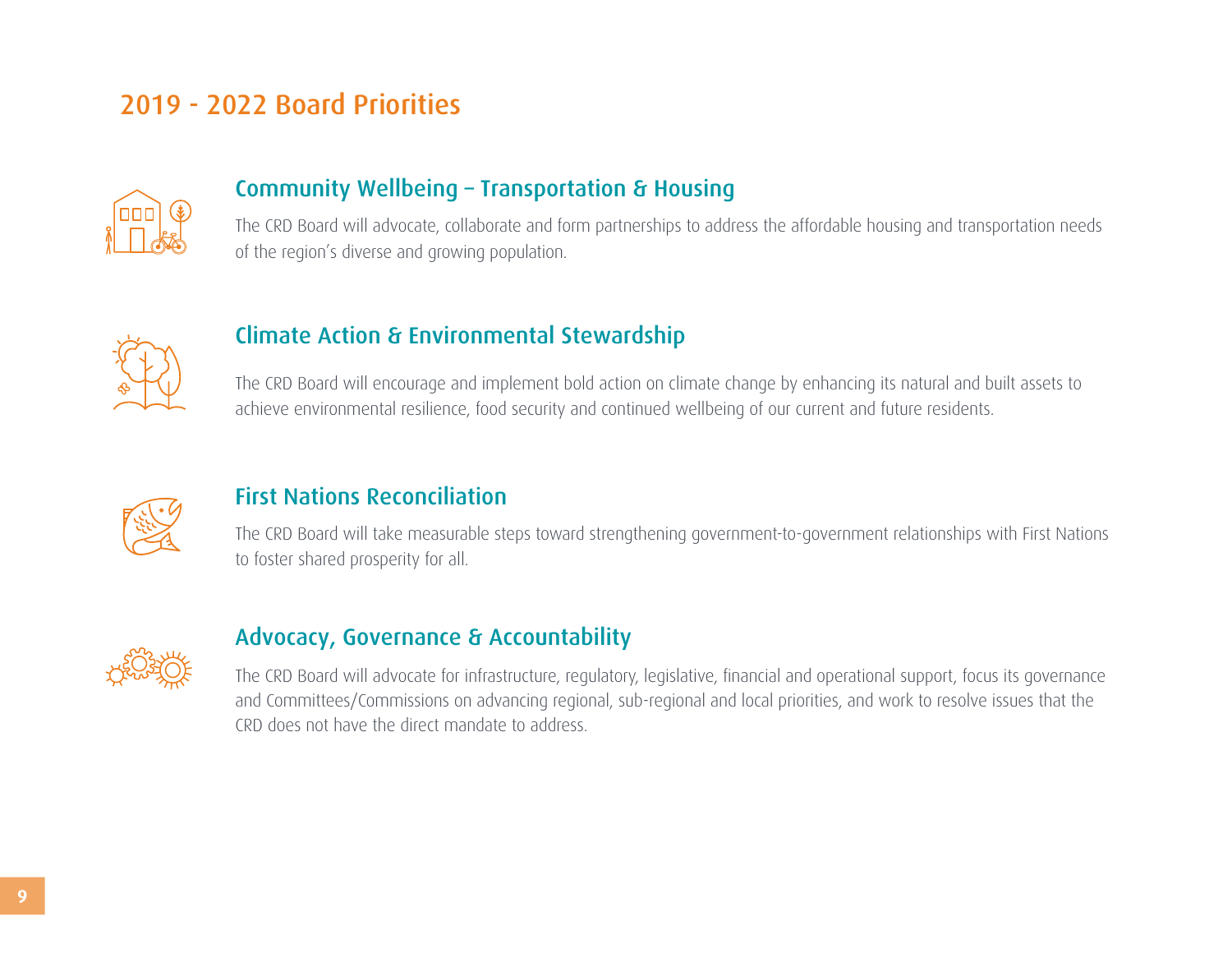## <span id="page-11-0"></span>Desired Outcomes



#### Community Wellbeing – Transportation & Housing

We envision residents have access to affordable housing and convenient, green and affordable multi-modal transportation systems that enhance community wellbeing.



#### Climate Action & Environmental Stewardship

We envision reduced GHG emissions, triple-bottom line solutions and progress on adaptation.



#### First Nations Reconciliation

We envision strong relationships with First Nations based on trust and mutual respect, partnerships and working together on shared goals.



#### Advocacy, Governance & Accountability

We envision effective advocacy, coordinated, collaborative and transparent governance of our committees and commissions, and fiscal/corporate accountability. **<sup>e</sup>**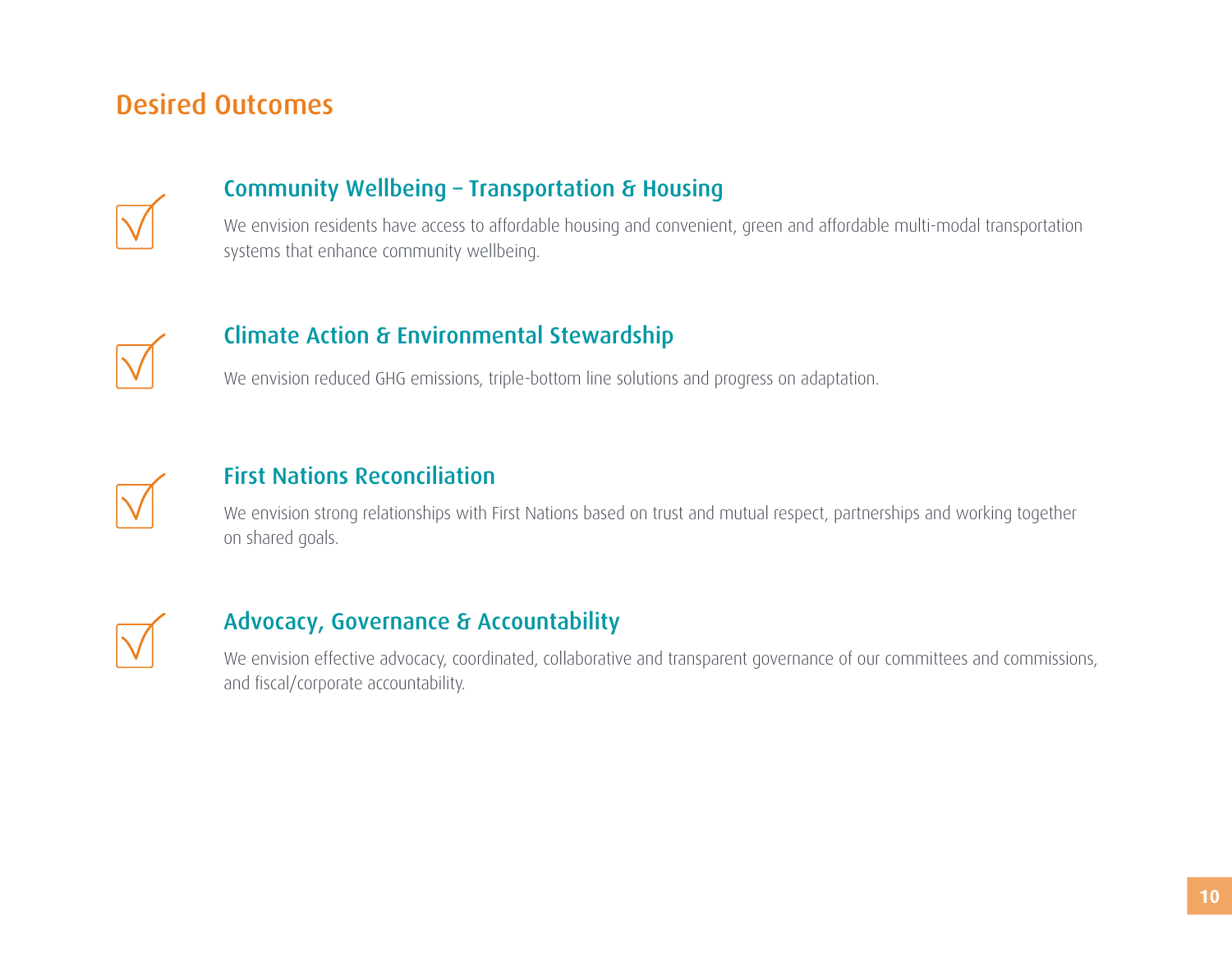<span id="page-12-0"></span>

## Community Wellbeing – Transportation & Housing

The CRD Board will advocate, collaborate and form partnerships to address the affordable housing and transportation needs of the region's diverse and growing population.

## Why?

The region currently faces issues of unaffordable housing, as well as lengthy and costly commutes. These issues negatively impact community wellbeing and do not meet the long-term needs of our communities.

#### Initiatives

| 1a             | Work with government/community partners to plan for and deliver an effective, long-term regional multi-modal transportation system<br>and to increase use of public transit, walking and cycling.                        |
|----------------|--------------------------------------------------------------------------------------------------------------------------------------------------------------------------------------------------------------------------|
| 1 <sub>b</sub> | Protect the E&N Corridor as a transportation corridor and participate in a Provincial working group to come to agreement on the future<br>use of the E&N corridor.                                                       |
| 1 <sub>c</sub> | Create and deliver more affordable housing across the region in a manner aligned with the Regional Growth Strategy in order to<br>address the needs of a diverse and growing population, including vulnerable residents. |

#### Desired Outcome

We envision residents have access to affordable housing and convenient, green and affordable multi-modal transportation systems that enhance community wellbeing.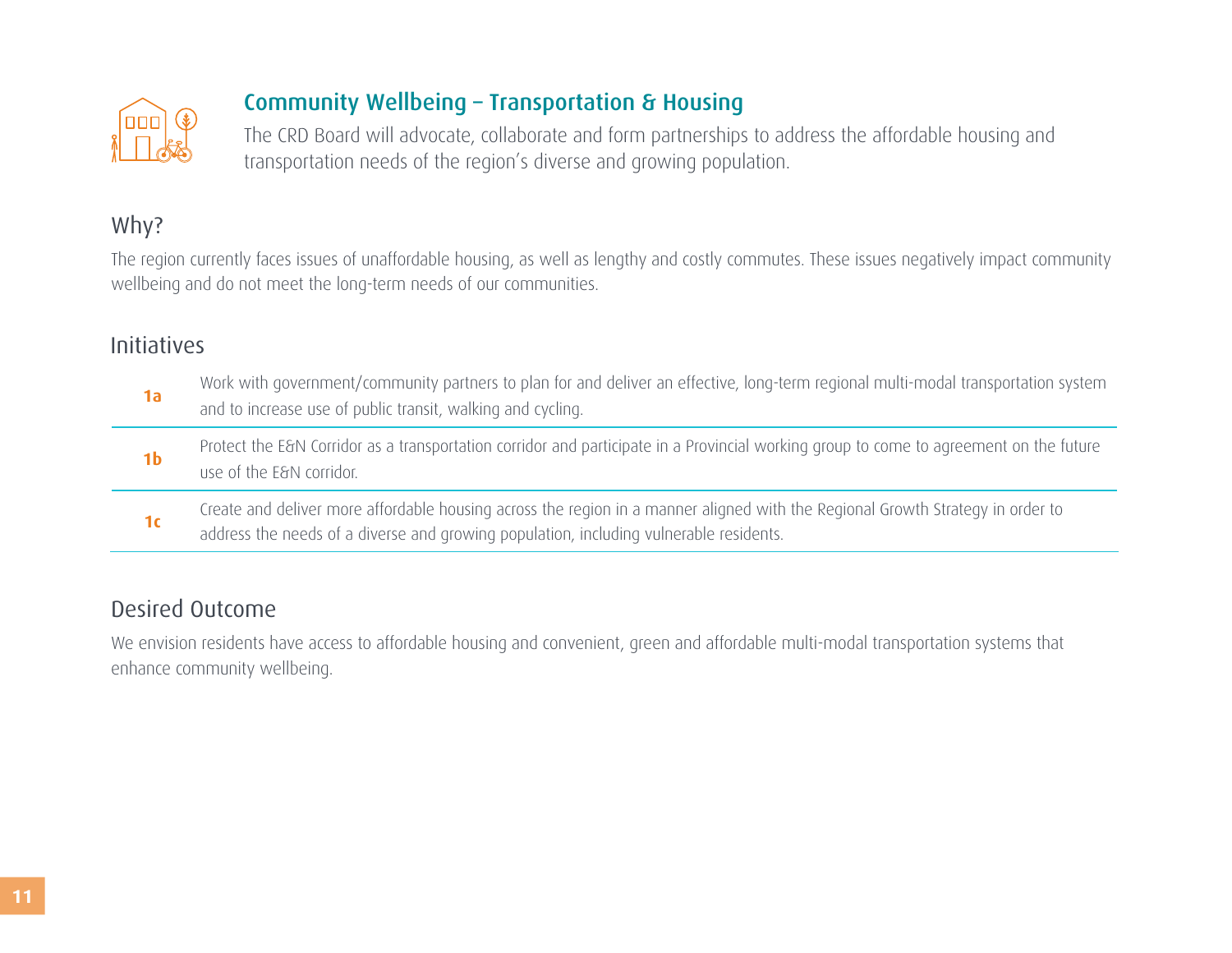<span id="page-13-0"></span>

## Climate Action & Environmental Stewardship

The CRD Board will encourage and implement bold action on climate change by protecting and enhancing its natural and built assets to achieve environmental resilience, food security, managed growth and continued wellbeing of our current and future residents.

#### Why?

The impacts of climate change are already being felt globally and locally, and these impacts will continue to intensify and affect our communities and the natural environment for decades to come. It is urgent that we do our part to stabilize the climate and adapt.

#### Initiatives

- **2a** Declare a Climate Emergency and take a leadership role to pursue regional carbon neutrality by 2030.
- **2b** Work with local governments to further reduce emissions from buildings, transportation and solid waste.
- **2c** Explore additional opportunities for resource recovery and identify best practices to further reduce waste, increase recycling and find beneficial uses for waste.
- **2d** Ensure appropriate funding for parks and trails infrastructure, improvements and maintenance by updating the Regional Parks Strategy with consideration to ecological, recreation and reconciliation principles, land acquisition capacity, and expanded partnerships with First Nations and parks user groups.
- **2e** Develop model bylaws and best practices for use by municipalities and electoral areas.

#### Desired Outcome

We envision reduced GHG emissions, triple-bottom line solutions and progress on adaptation.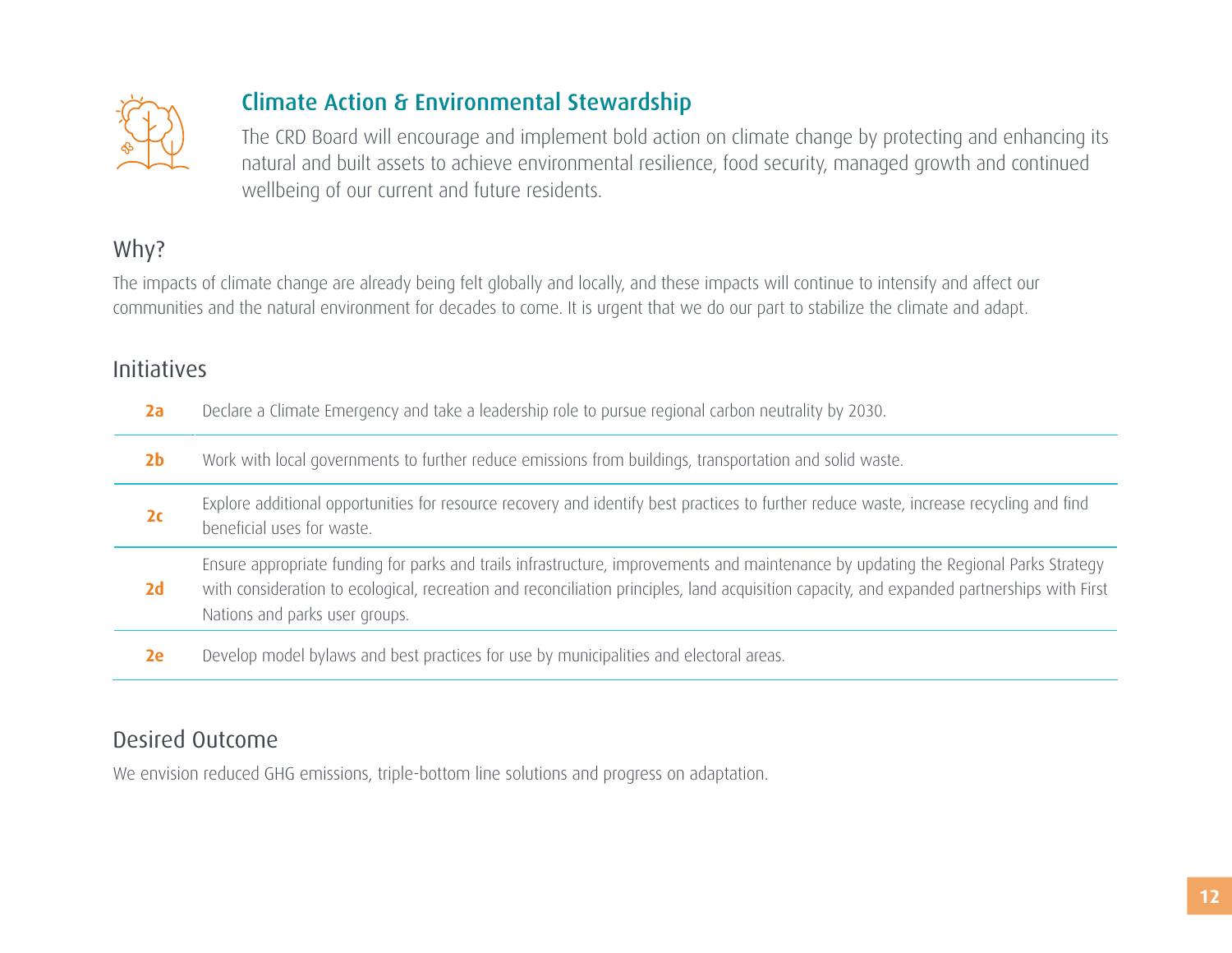<span id="page-14-0"></span>

#### First Nations Reconciliation

The CRD Board will take measurable steps toward developing respectful government-to-government relationships and partnerships with First Nations to foster shared prosperity for all.

#### Why?

It is important to acknowledge historic harms, overcome current inequities and respect local indigenous laws and culture.

#### **Initiatives**

| 3a             | Look to First Nations for leadership in understanding how to create new regional planning and decision-making systems together on<br>their Traditional Territories.                                                          |
|----------------|------------------------------------------------------------------------------------------------------------------------------------------------------------------------------------------------------------------------------|
| 3 <sub>b</sub> | Seek partnerships, share information and deliver fair and equitable services in working with First Nations on achieving their economic<br>goals.                                                                             |
| 3 <sub>c</sub> | Work with First Nations on taking care of the land and water while providing space for cultural and ceremonial use, food and medicine<br>harvesting, traditional management practices and reclaiming Indigenous place names. |
| 3d             | Prepare an ecological asset management plan that includes natural infrastructure, First Nations quiding principles, First Nations<br>language and place names, historical uses and invasive species management.              |

#### Desired Outcome

We envision strong relationships with First Nations based on trust and mutual respect, partnerships and working together on shared goals.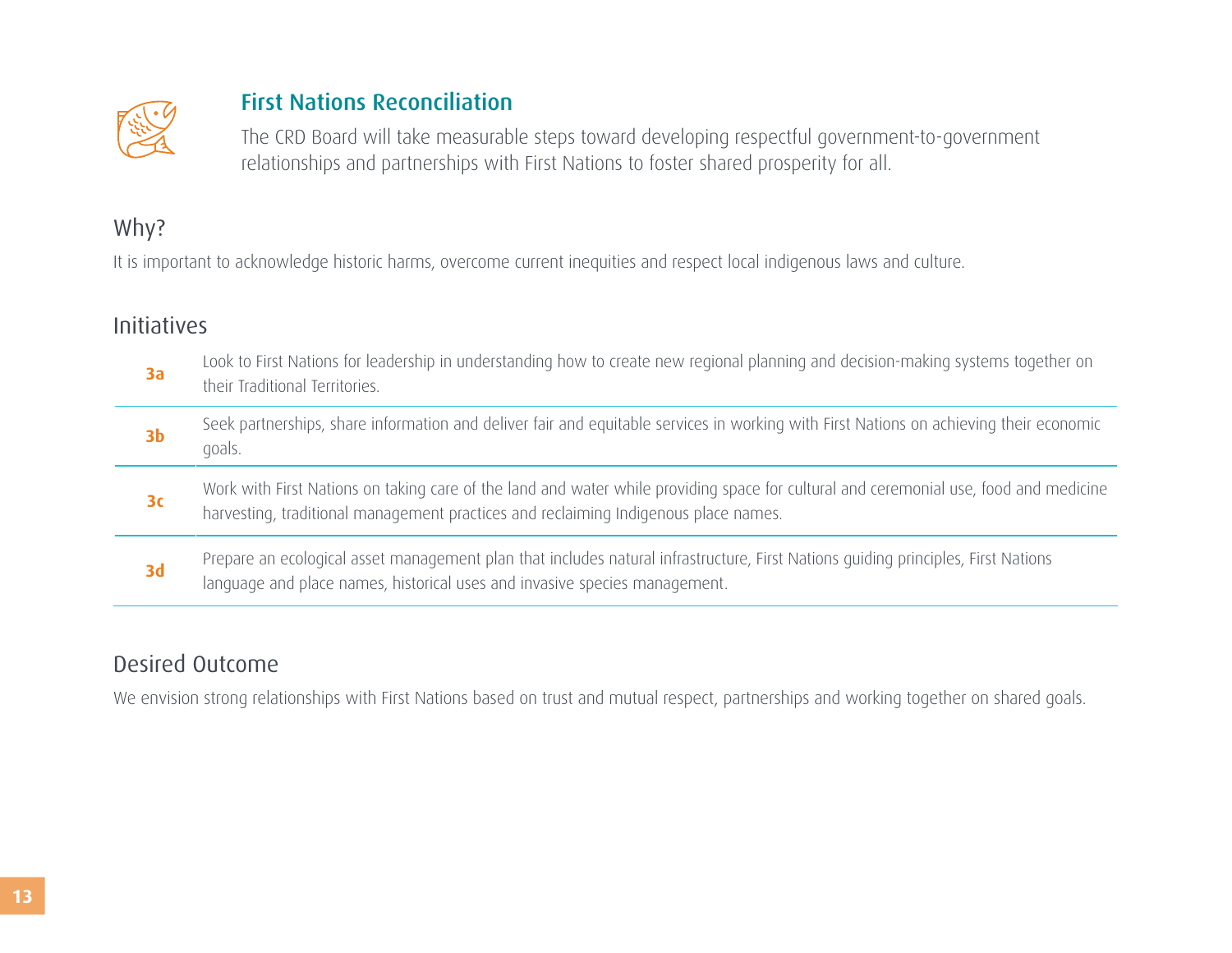<span id="page-15-0"></span>

#### Advocacy, Governance & Accountability

The CRD Board will advocate for infrastructure, regulatory, legislative, financial and operational support, focus its governance and Committees/Commissions on transparently and efficiently advancing regional, subregional and local priorities, and work collaboratively to address multi-jurisdictional issues that impact the wellbeing of the region's residents.

#### Why?

There are issues that require regional action outside the CRD's service mandate. Where the CRD does not have a direct mandate, the Board can advocate on behalf of the CRD. Through partnerships and effective governance, the CRD can leverage resources, extend its impact to more communities and achieve greater outcomes.

#### Initiatives

| 4a             | Develop an advocacy strategy to ensure all occupied properties have the opportunity to access high-speed internet services.                                                         |
|----------------|-------------------------------------------------------------------------------------------------------------------------------------------------------------------------------------|
| 4 <sub>b</sub> | Develop a comprehensive strategy and operational review to reflect the unique needs and governance of each electoral area.                                                          |
| 4 <sub>c</sub> | Explore more comprehensive regional coordination of emergency services, including an assessment of regional hazards, risks and<br>vulnerabilities.                                  |
| 4d             | Achieve triple bottom-line sustainable budgets through innovation and streamlining while recognizing the need for infrastructure<br>revitalization and accountability to taxpayers. |
| 4e             | Seek 100% participation in the CRD arts function and facilitate a discussion of the region's art facility needs.                                                                    |
| 4f             | Explore how the CRD can best contribute to regional economic development.                                                                                                           |

Desired Outcome

We envision effective advocacy, coordinated, collaborative and transparent governance of our committees and commissions, and fiscal/ corporate accountability.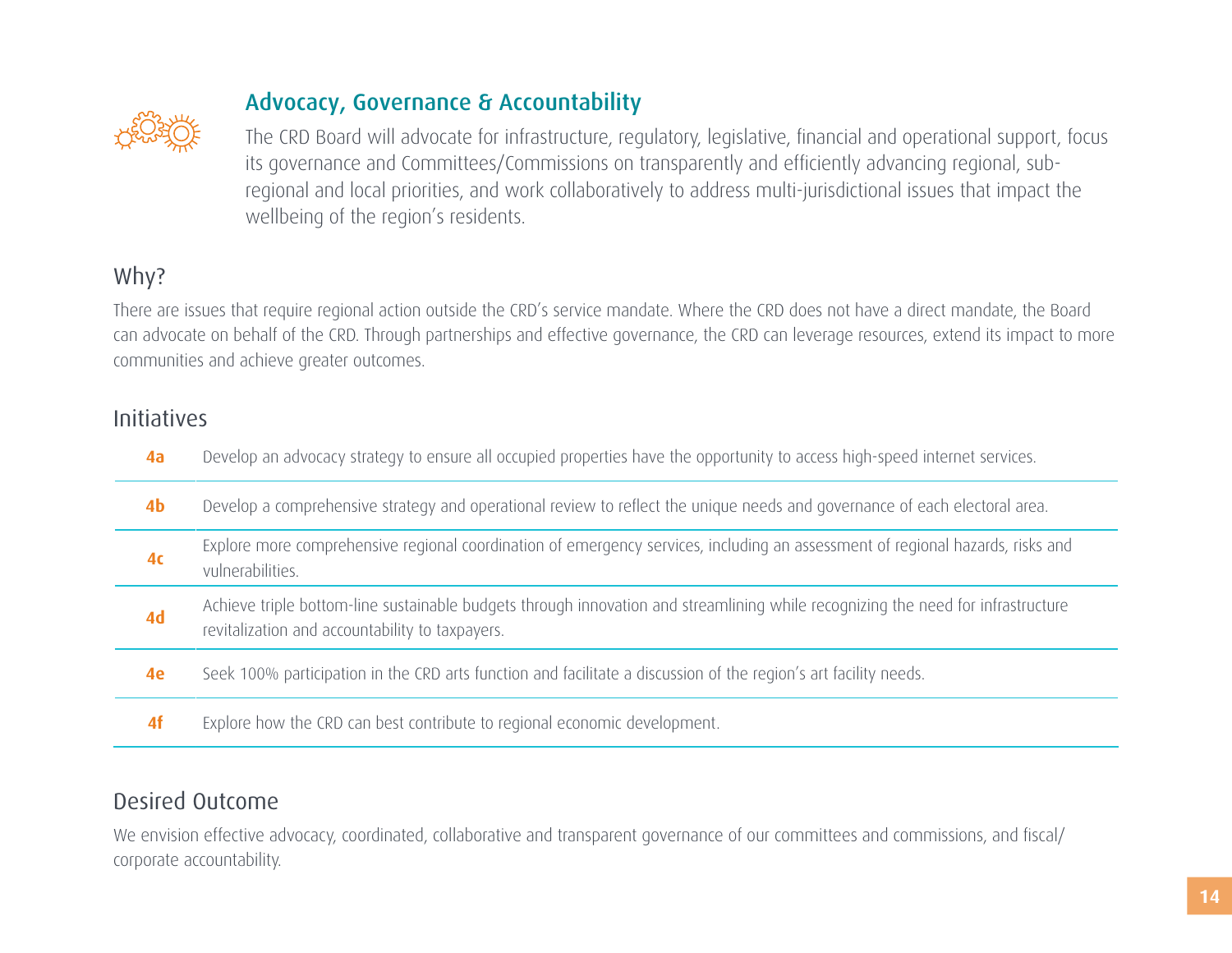## <span id="page-16-0"></span>Next Steps

To achieve our priorities, we commit to work collaboratively with each other and to direct the CRD with clarity and accountability. CRD staff will undertake specific actions that will be outlined in the 2019-2022 Corporate Plan and staff will report back on the progress of these actions at regular intervals. In turn, progress on our priorities and initiatives will be regularly updated to reflect our commitment to continually evolve and adapt.

We will focus on a handful of initiatives at one time, and, as they are completed or well underway, we will address remaining initiatives.

To ensure the Board priorities and initiatives continue to respond to the needs of our communities, we will review the 2019-2022 Board Priorities on an annual basis to confirm or revise the agreed-upon initiatives.

This document is available on **www.crd.bc.ca/plans**.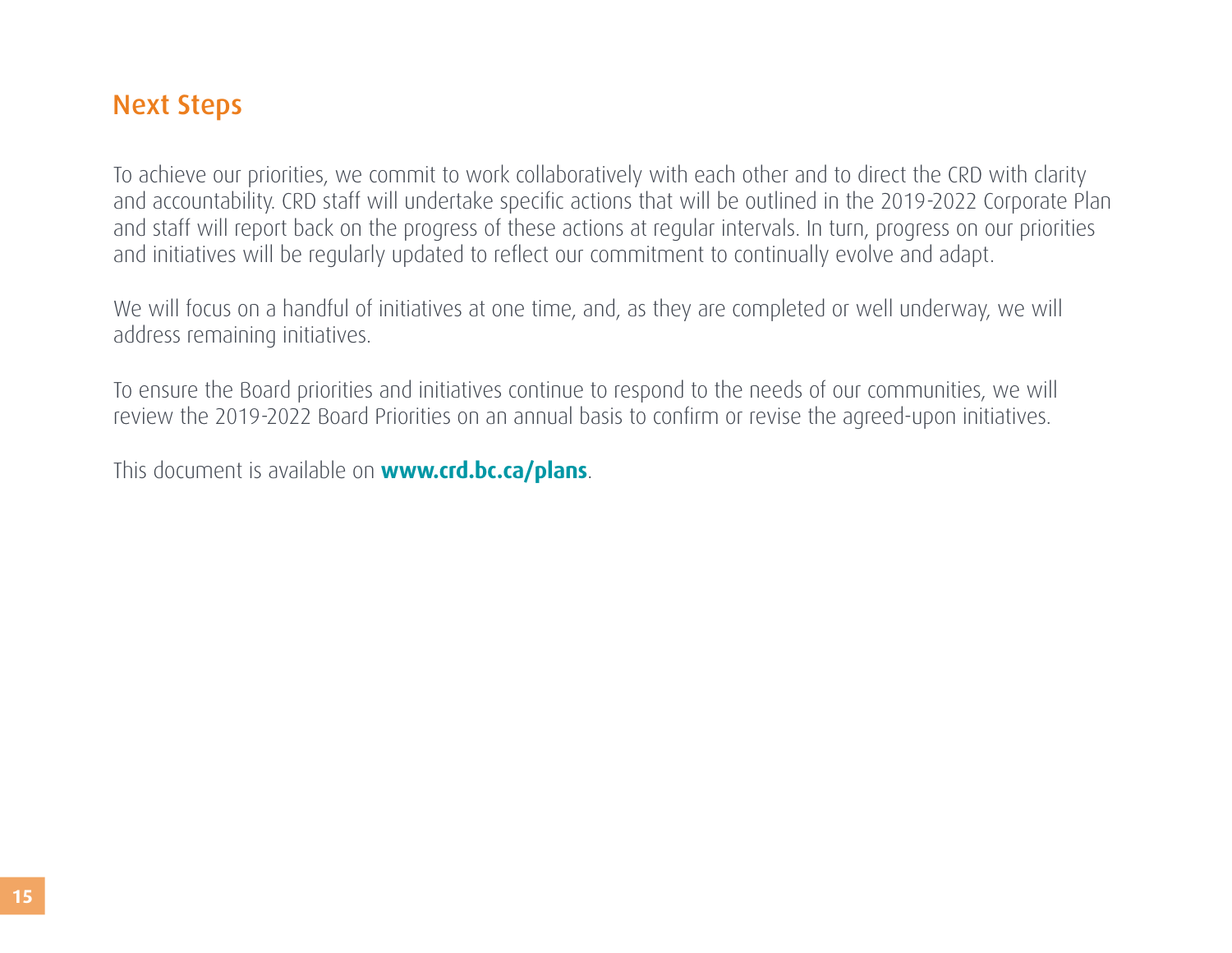## <span id="page-17-0"></span>Key Documents

The following plans relate to the Board's priorities and guide CRD operations. Please visit our website at **<www.crd.bc.ca/plans>** to view all plans.

#### Community Wellbeing – Transportation & **Housing**

Capital Region Housing Corporation (CRHC) Strategic Plan

Regional Housing Affordability Strategy (RHAS)

Regional Growth Strategy (RGS)

Regional Transportation Strategy (RTP)

#### Climate Action & Environmental Stewardship

Corporate Climate Action Strategy (CCAS)

Regional Climate Action Strategy (RCAS)

Regional Food & Agricultural Strategy (RFAS)

Regional Parks Strategic Plan

Solid Waste & Resource Management Plan (SWMP)

#### First Nations Reconciliation

First Nations Task Force Final Report

Statement of Reconciliation

#### Advocacy, Governance & Accountability

Regional Water Supply Strategic Plan

CRD Arts & Culture Support Service Strategic Plan

#### **Other**

Organizational Development Plan (ODP)

Corporate Asset Management Strategy (CAMS) [link will be provided pending CAMS approval in Spring 2019]

**Note:** The strategic plans contained herein have a regional focus. Please note, there are various sub-regional strategic plans that also guide operations.